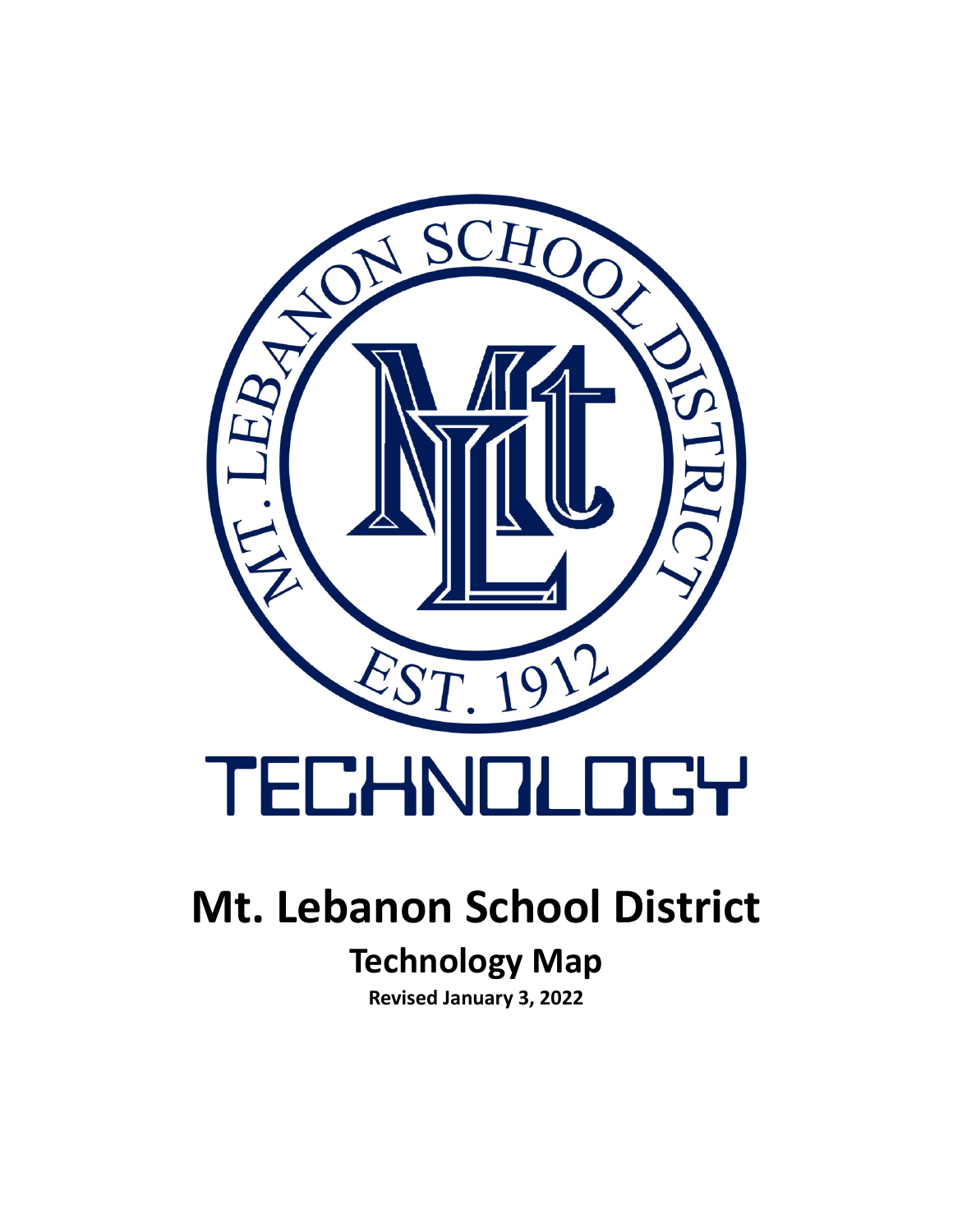### **Mt. Lebanon School District**

### **Technology Map**

**Revised January 3, 2022**

### **HARDWARE**

The Technology Department purchases and maintains a variety of categories of hardware necessary to provide both an infrastructure and learning devices for classroom and home use.

### **SOFTWARE**

The Technology Department supports a wide variety of software that is utilized at the District level as well as the classroom level. We purchase, recommend purchases, install, update, and assist users.

### **GOOGLE WORKSPACE**

Google Workspace is a collection of cloud computing, productivity and collaboration tools, software and products developed by Google and utilized by every faculty, staff, and student at Mt. Lebanon.

### **CLOUD APPLICATIONS**

A growing number of the applications used in our classrooms and in our buildings are housed "in the cloud" rather than on-premise. We support these systems' configurations, data upload/download, etc.

### **MULTIMEDIA**

The importance of multimedia in learning continues to rise. We support teachers and administrators in the creation and distribution of multimedia projects for learning and communicating.

### **TRAINING & INTEGRATION**

While the Technology Department efforts to provide training for all that we support, there are always specific technologies and practices that are training priorities for us as a District.

### **TELEPHONES**

The Technology Department maintains a number of desk and cellular phones for employees as well as network equipment and cabling to ensure their operation.

### **TECH THEATRE**

The Technology Department supports stage, theatre, and auditorium spaces and equipment at each of our school buildings. In addition to maintaining equipment, we also assist with production.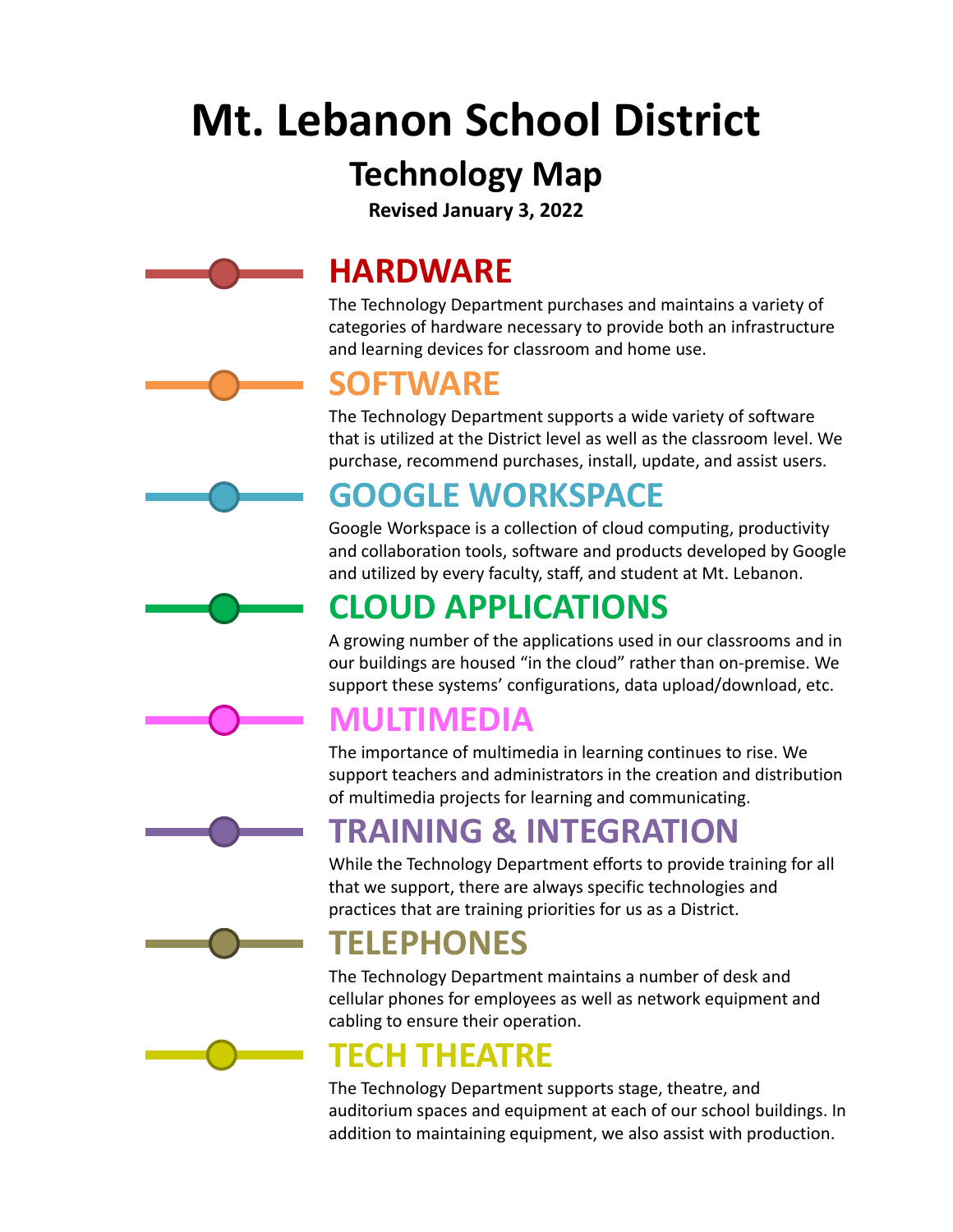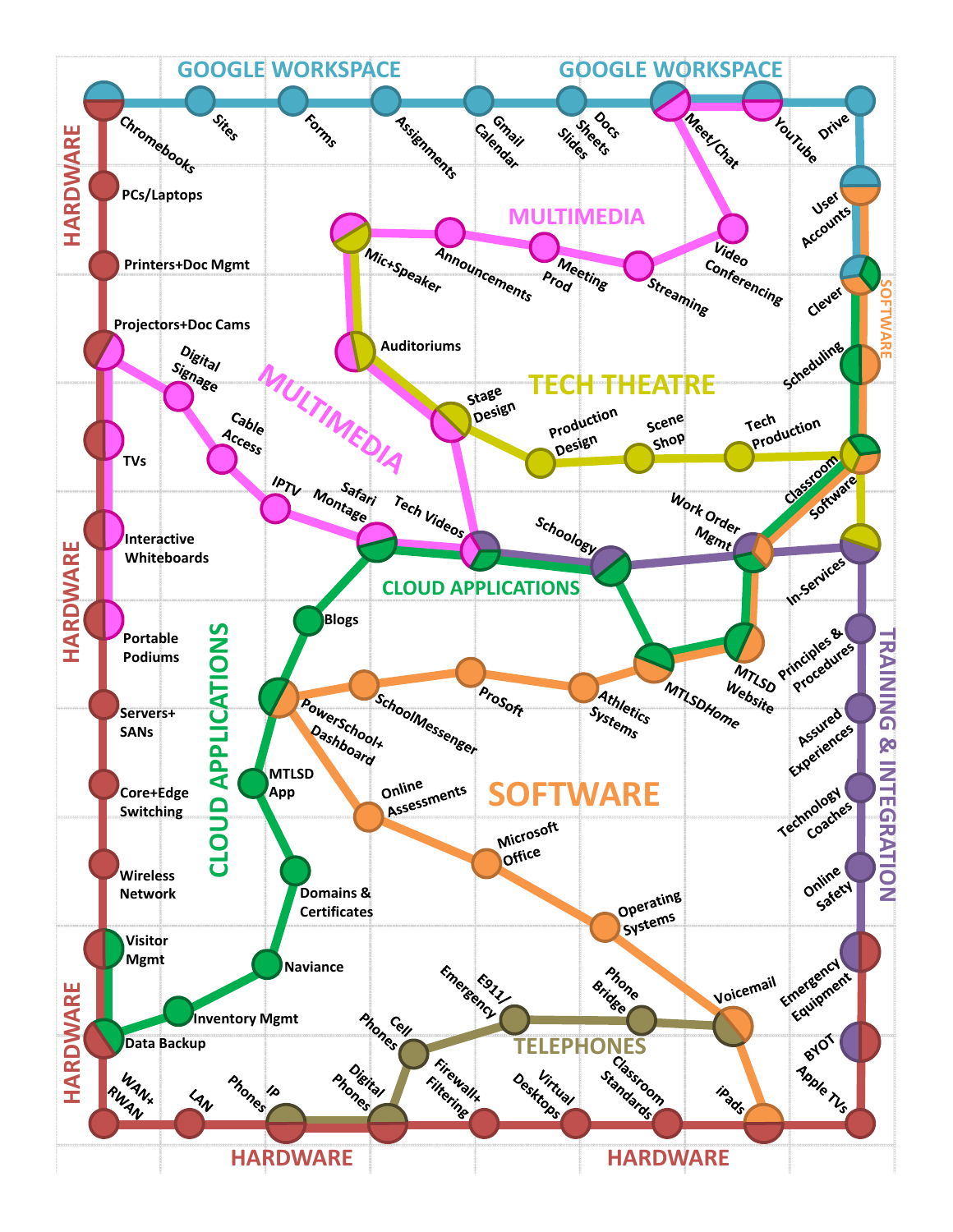# **HARDWARE (1)**

#### **Chromebooks**

Chromebooks are a great device for student computing and offer a variety of learning paths to student learning that would not be available without them. We have 24 Chromebooks deployed at every elementary school classroom (grades 3-5). Since the move to remote/hybrid learning, all students in grades 6-12 have the ability to borrow a Chromebook from the District for school and home use.

All of our libraries have Chromebooks for student use.

#### **PC's/Laptops**

PC's are used as the teachers' primary workstations throughout our District. In a number of our "labs" (writing labs, information technology labs, language labs, etc.) we utilize PC's. We maintain an average of a 4-year life cycle on our PC's and laptops. Every summer we seek to replace approximately 25% of those devices.

#### **Printers & Document Management**

While we continue to encourage innovative learning paradigms that involve online collaboration as well as rapid feedback using digitally submitted work, printers continue to be needed for some of our areas. We facilitate the purchase and installation of network printers and manage the software that tracks printer use. Maintenance of printers is performed by the District's printer company, ComDoc.

#### **Projectors & Document Cameras**

Displaying what the teacher sees onto the wall of the classroom for students to follow along is a crucial element of learning. We supply every classroom in the elementary and middle schools with a projector connected to the teacher PC. Every elementary classroom is also provided a document camera. Some departments provide their classrooms at the middle school level with these cameras as well.

#### **Televisions**

Since the renovation of the high school, most classrooms (all but Math and Special Education) have 70-inch flat screen TV's installed at the front of the room. This provides a brighter image as well as sound for learning with video.

#### **Interactive Whiteboards (SmartBoards & Mimios)**

All classrooms in grades 3-5 (as well as Math and Special Education classrooms at the high school) have SmartBoards installed for teacher-led instruction. A number of middle school classrooms have these provided by their departments as well. All of our K-2 classrooms have Mimio Teach systems.

#### **Portable Podiums**

The Technology Department has built a number of portable podiums that contain a microphone, speakers, and sometimes even a projector for presentations in non-traditional classroom spaces.

#### **Servers & SAN's**

The District maintains a number of physical servers as well as virtualized servers that are hosted by our SAN. A secondary SAN serves as a disaster recovery device in one of our other buildings.

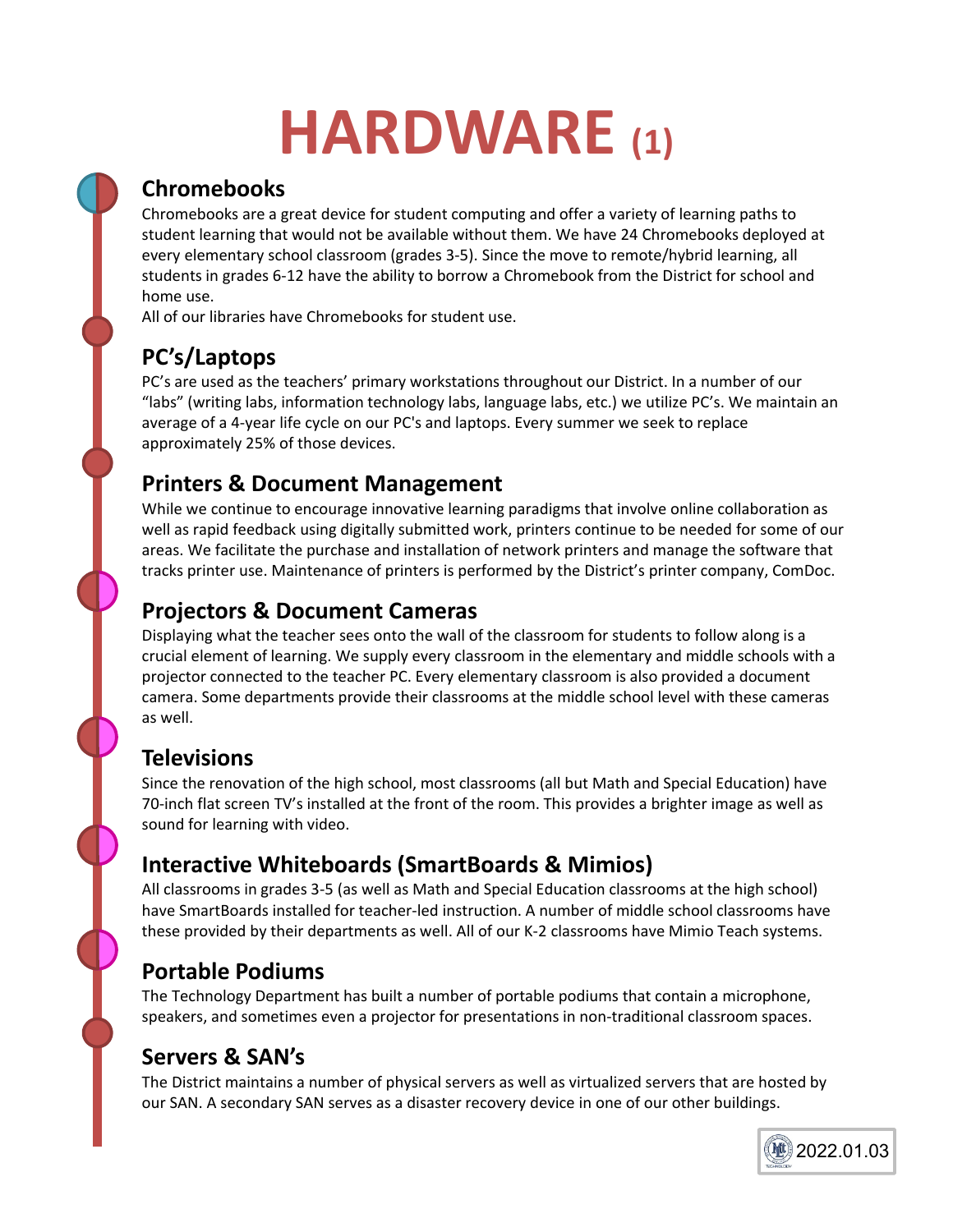# **HARDWARE (2)**

#### **Core & Edge Switching**

When we renovated our high school, we implemented a new switching structure that provides for the District as a whole. Our network technicians continue to receive professional development on this equipment so it can be effectively maintained and improved over time.

#### **Wireless Network**

With centrally controlled wireless controllers in each building and access points throughout our ten buildings, our goal is to provide robust wireless connectivity throughout all of our learning spaces.

#### **Visitor Management System**

The District has deployed the Raptor visitor management system to every building reception area. From a hardware perspective, we work to keep the ID scanners and label printers operational.

#### **Data Backup**

On the hardware side, the data on our network as well as snapshots of our servers are backed up on premise using a non-production SAN in a District building other than the high school.

#### **WAN + RWAN Improvements**

Our phone traffic from each building is converted to data so that we can use both of our WAN configurations (star and loop) as redundant pathways. Our star (point-to-point) runs our 10G network while our loop handles 1G traffic. If either network suffers an outage, the other will handle that traffic. We are connected to the Allegheny Connect Network (RWAN) for Internet and Internet2.

#### **LAN Improvements**

We continue to make improvements within our buildings to ensure that the switching and networking are up-to-date. In the high school, we have eliminated data closets in favor of zone boxes that are connected to our MDF via home runs of blown fiber.

#### **IP Telephones**

IP telephones operate on any data port rather than a dedicated phone port. We currently maintain hundreds of these phones at the High School and Central Office. Each of these phones needs to be individually programmed.

#### **Digital Telephones**

Digital Telephones operate on dedicated phone ports but use the same network as all of our digital devices. We maintain hundreds of these phones at our elementary and middle schools. These phones are programmed centrally.

#### **Firewall & Filtering**

We employ a redundant pair of Fortinet web filters to block unwanted traffic as well as ensure that our students' access to the Internet is compliant with relevant laws while still providing the best learning experiences possible.

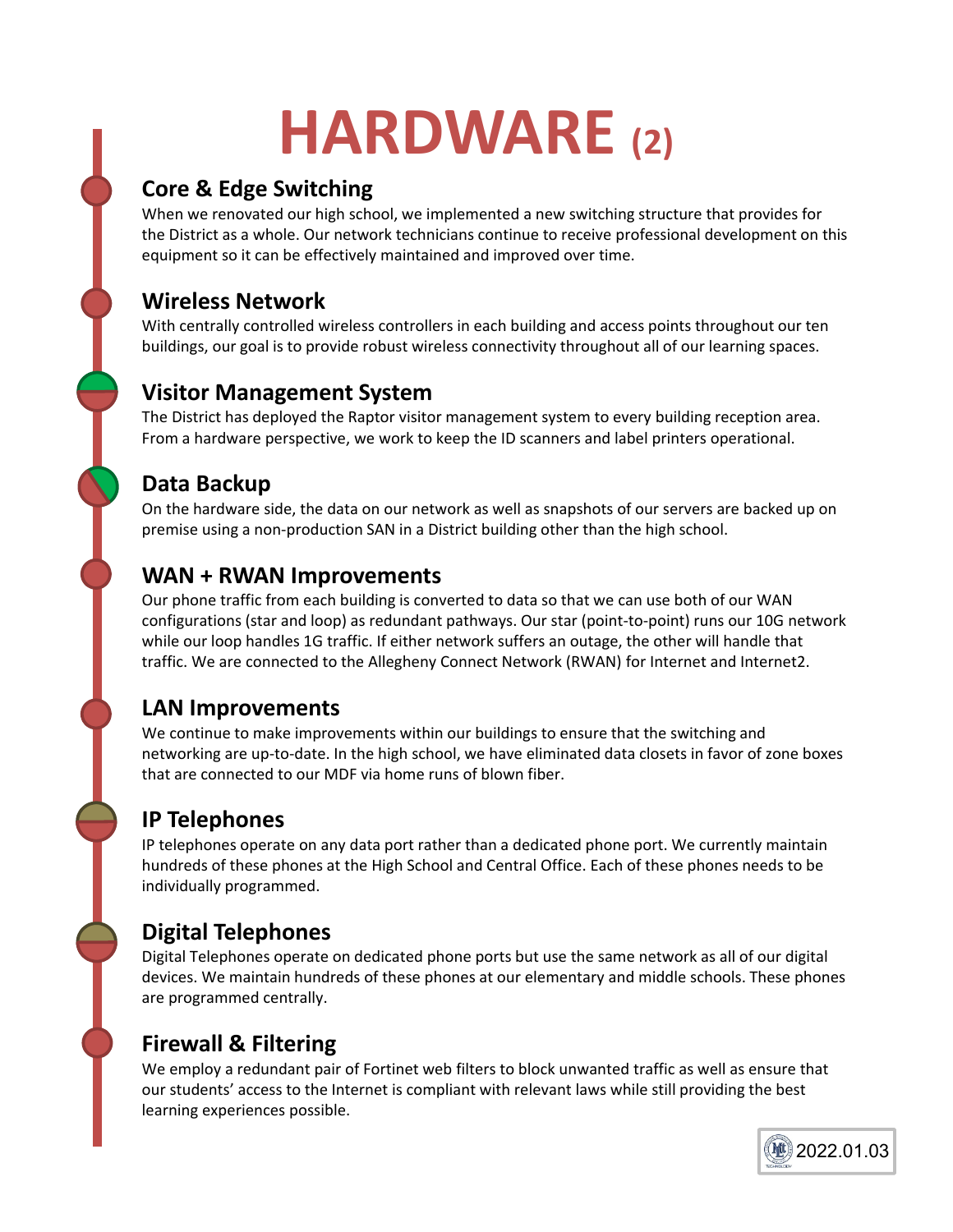## **HARDWARE (3)**

#### **Virtual Desktops**

We offer and maintain a number of "thin client" machines in certain locations throughout our District. These machines boot from the network and provide basic windows functionality to our students.

#### **Classroom Standards**

We work continuously with the elementary principals and the Assistant Superintendent for Elementary Education to maintain a specific "technology standard" for each grade level. This standard is supported by a specific budgetary account and is re-evaluated every year.

#### **iPads**

We provide iPads for student learning in every elementary school. In grades K-2, there are 12 iPads per classroom and library. In each building, there are one or more carts of iPads as well.

#### **Apple TV's**

In each building, there are a number of Apple TV's connected to TV monitors for educators and students to share their work on their iOS device. In the high school, there is an Apple TV on each science classroom TV as well.

#### **BYOT**

Bring Your Own Technology (BYOT) continues to be a successful tool for our students' learning. Students in all grades are permitted (at the teacher's discretion) to bring in their own devices and connect them to the MTLSD wireless network. We utilize student focus groups to ensure that this network is valuable to their experiences here at Mt. Lebanon.

#### **Emergency Equipment**

The Technology Department maintains a number of "emergency packs" that contain devices, MiFi (Mobile Wi-Fi) hotspots, and other technological items that would be able to support an evacuation or ALiCE situation. We ensure throughout the year that these packs are ready to go at a moment's notice.

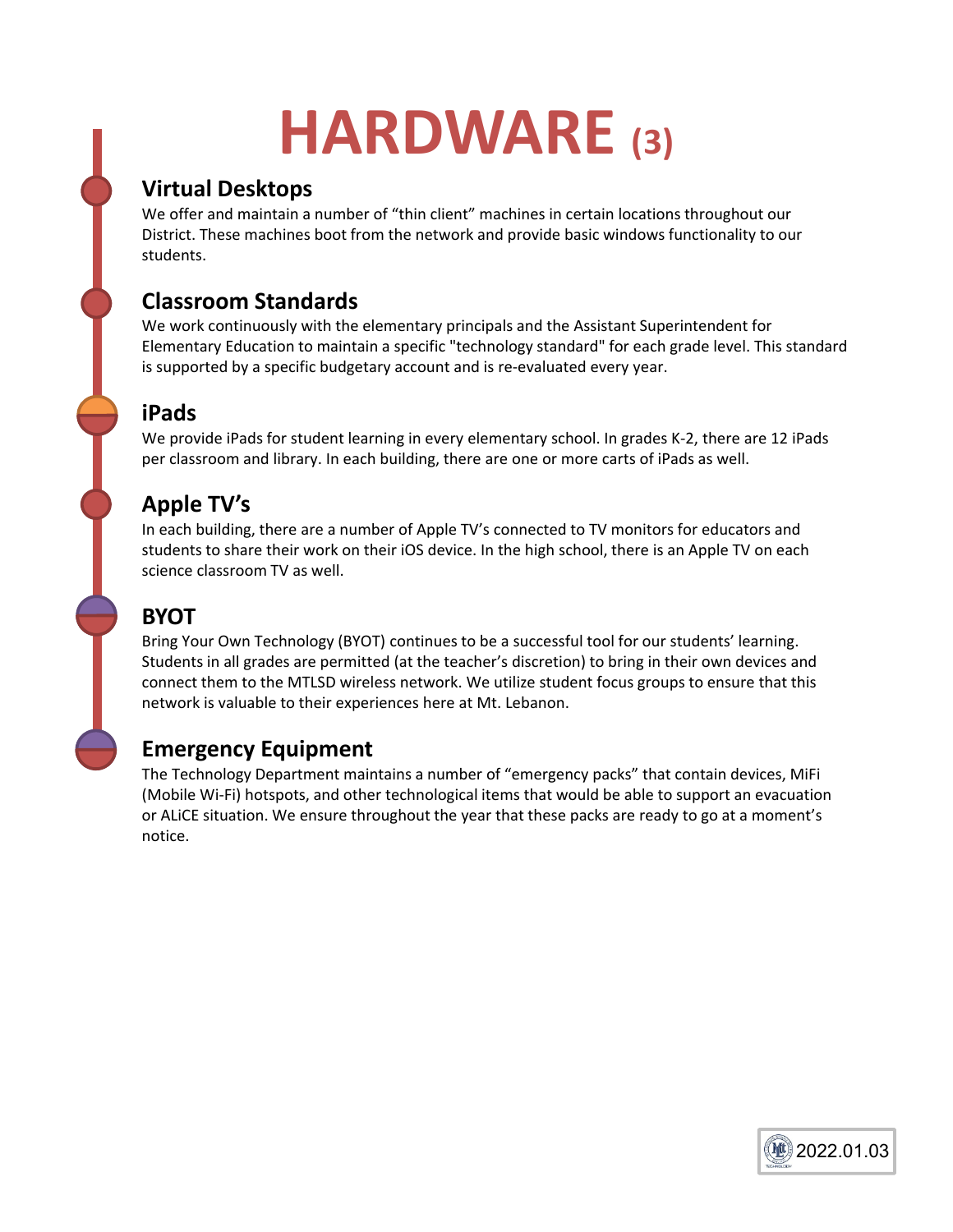# SOFTWARE (1)

#### **User Accounts**

As students, faculty, and staff rotate through our schools, we ensure that user accounts are created for them that provide needed access to our network, Wi-Fi, and Google environments. When students graduate and when employees leave the District, we make sure that accounts are disabled as well as preserved for potential future needs.

#### **Clever**

Clever is a free portal solution that allows us to provide single sign-on access to a number of the applications that we use with our students. Students sign in to Clever using their MTLSD credentials and are then able to log on to a growing number of curricular websites that we utilize including Dreambox, Lexia, AimsWeb, Quaver, Reflex, Sapling, Scholastic, Sphero, and Naviance.

#### **Scheduling Software**

There are a number of software tools utilized and maintained by the District to support scheduling of buses, parent teacher conferences, "career day" events, and in-service days that are structured like conferences where attendees sign up for specific sessions.

#### **Classroom Software**

The Technology Department facilitates the acquisition, installation, and maintenance of numerous software products on computers throughout the District. With the growth in use of cloud-based applications, fewer of these products actually require installation on computers, but still require maintenance and updates throughout the year.

#### **Work Order System**

Our custom-developed work order system allows the Technology Department (as well as the Facilities Department) to receive requests for support, assign those requests to the most appropriate support technician, communicate between the submitter and the technician, and collect feedback when the request is resolved to ensure total customer satisfaction.

#### **MTLSD Website**

Mt. Lebanon uses Finalsite's Content Management System to create and update our District website as well as websites for each school and Athletics. Numerous user accounts exist to enable distributed content ownership by principals, building webmasters, PTA volunteers, and other groups.

#### **MTLSD***Home*

We created (and continue to maintain) a District intranet site for faculty and staff that provides them with access to their HR data as well as other frequently used links and documents. For staff who do not use the Frontline substitute management system, MTLSD*Home* also provides an interface to request and authorize absences. For teachers, MTLSD*Home* has a comp time management component that includes approval by principals.

#### **Athletics Systems**

We support a number of software systems for the Athletics and Health/PE areas of the District including Family ID and FitnessGram. Athletic schedules are now integrated with the District website.

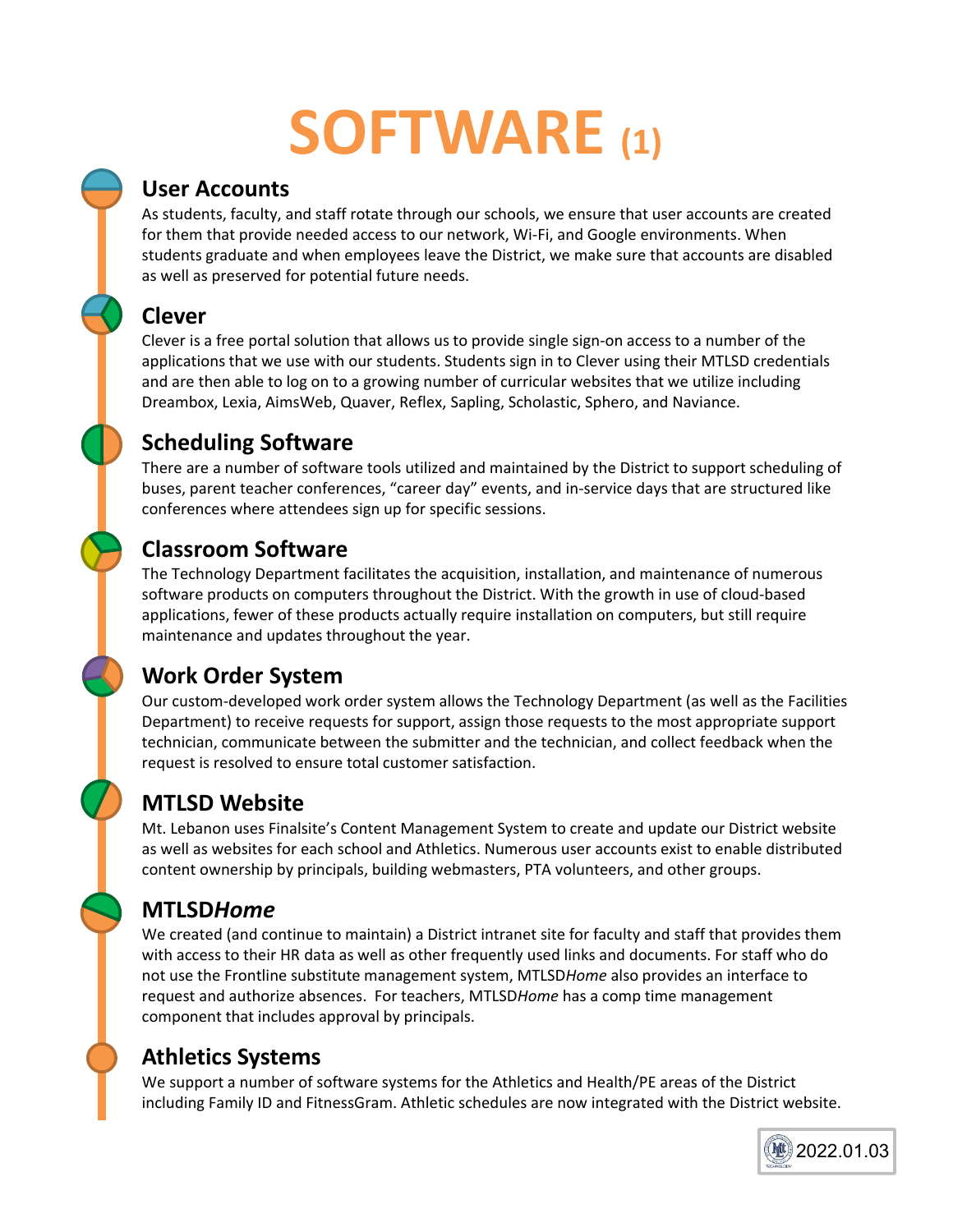# **SOFTWARE (2)**

#### **ProSoft**

ProSoft is our financial and budgetary accounting software product. The District utilizes this program for requisitions, accounts receivable, accounts payable, and budgeting. Additionally, this system handles payroll including an employee portal for pay stubs and W-2 access. We server maintenance and technical issue resolution for matters related to its hosting on-premise.

#### **SchoolMessenger**

This system connects to our PowerSchool and our employee databases to provide masscommunication services via SMS text, Email, and voice calling. It is the instrument for communicating weather and hazard-related delays and cancellations. Our administrators use it to send emails to our families with District and school news /updates.

#### **PowerSchool & Dashboard**

PowerSchool is our Student Information System. Student information including scheduling, attendance, discipline, grades, health information, demographics, etc. is captured in this system which is utilized every day by our teachers and administrators. PowerSchool also provides a portal to parents (Dashboard) that shares this information to the home. PowerSchool also feeds a number of other software systems for rostering, lunch accounts, and numerous state and federal reporting requirements.

#### **Online Assessments**

The District conducts a number of online assessments throughout the course of the year that require technology support for rostering and configuration. Examples include MAP Testing, DRC, Keystones, and Dibels.

#### **Microsoft Office**

While our students all use Google Docs as their primary word processing and spreadsheet tool, we do support a number of Microsoft Office installations, primarily with our clerical and support staff and in places where legacy documents need to be preserved.

#### **Operating Systems**

We effort to keep all of our operating systems up-to-date with patches as well as the most recent versions for Windows, Chrome, and Apple operating systems.

#### **Voicemail**

Our telephone voicemail system is a virtual program that runs on a server maintained by the Technology Department. Throughout the year, we update the operating system and the software code to keep the most current feature set available to our faculty and staff. We also manage an integration with Gmail for some of our administrative users.

#### **iPad Apps**

Apps for all of our student iPads are managed centrally for best pricing and to maintain consistency across levels. A complete list of the iPad apps can be found on the District website.

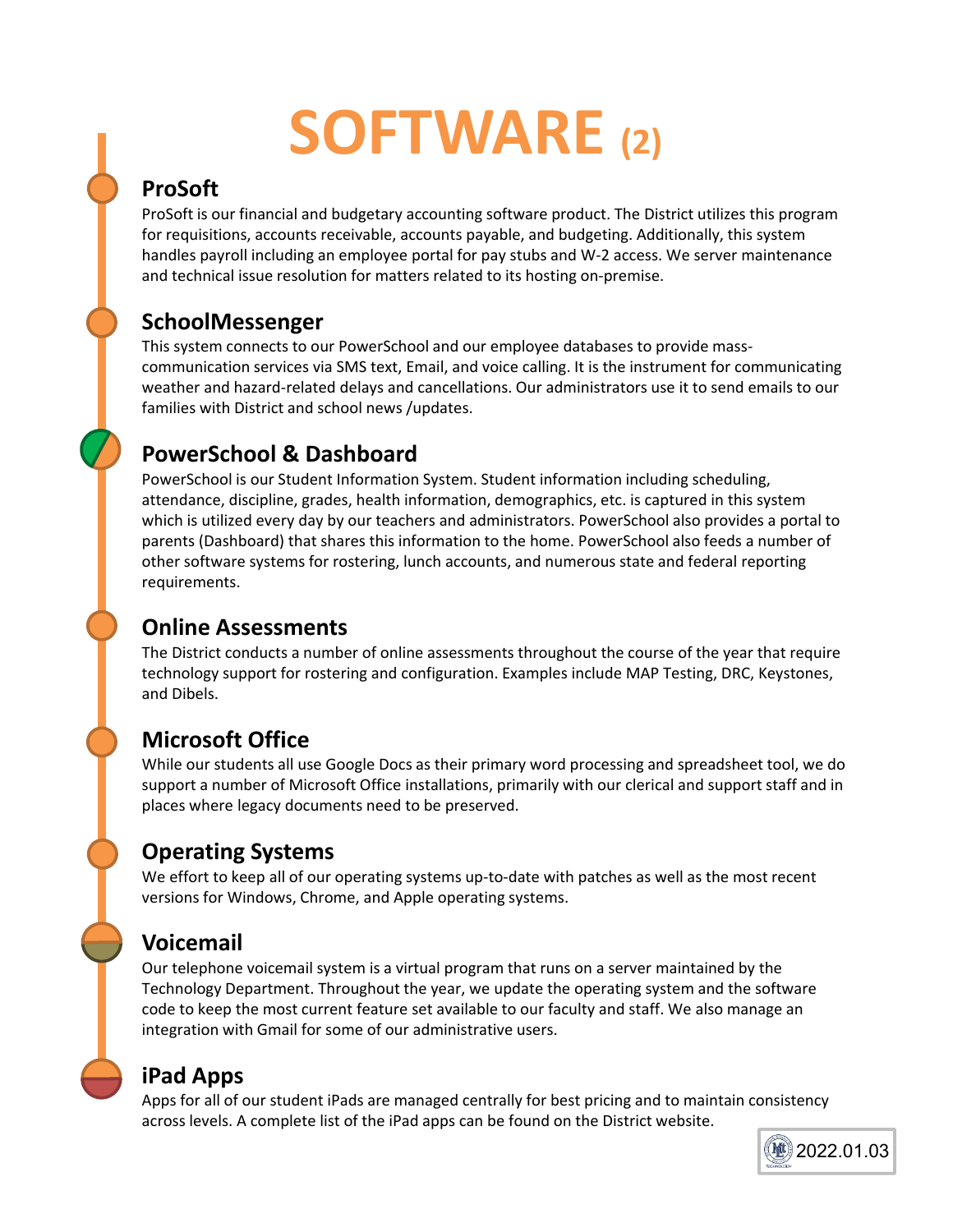# **GOOGLE WORKSPACE (1)**

#### **Clever**

Clever is a free portal solution that allows us to provide single sign-on access to a number of the applications that we use with our students. Students sign in to Clever using their Google credentials and are then able to log on to a growing number of curricular websites that we utilize including Dreambox, Lexia, AimsWeb, Quaver, Reflex, Sapling, Scholastic, Sphero, and Naviance.

#### **User Accounts**

As students, faculty, and staff rotate through our schools, we ensure that user accounts are created for them that provide needed access to our Google environment. When students graduate and when employees leave the District, we make sure that accounts are disabled as well as preserved for potential future needs. We also help graduating seniors move their Google documents into a personal Google account before their accounts are terminated.

#### **Google Drive**

Google Drive is a file storage and synchronization service that lets our students, faculty, and staff store documents, spreadsheets, presentations, and other files in the cloud and access those files from any computer at any time. Storage is unlimited. Google Drive also offers "Team Drives" (aka "Shared Drives") which allow teams to collaborate on a set of documents without needing an individual owner for those documents. Additionally, we deploy a desktop application that allows our users to synchronize documents on their PC with their Google Drive storage.

#### **YouTube**

YouTube is a Google product that enables our faculty, staff, and high school students with the ability to upload and share videos for learning. As Google brings YouTube closer to "core app" status (where it will be fully supported by the Google for EDU team), we look to transition more of our District multimedia offerings from our in-house application to YouTube.

#### **Google Meet/Chat**

As with Zoom, Google Meet provides teachers with tools to video conference with one or more students in various locations. Google Chat provides our teachers and students with a tool for instant messaging that can contribute to collaborative work.

#### **Google Docs & Sheets & Slides**

Docs, Sheets, and Slides are the "core 3" products that Google for EDU offers our faculty, staff, and students. These applications promote collaboration for learning and workplace efficiency, while also providing seamless cloud storage for documents so that they can be accessed from any device at any time.

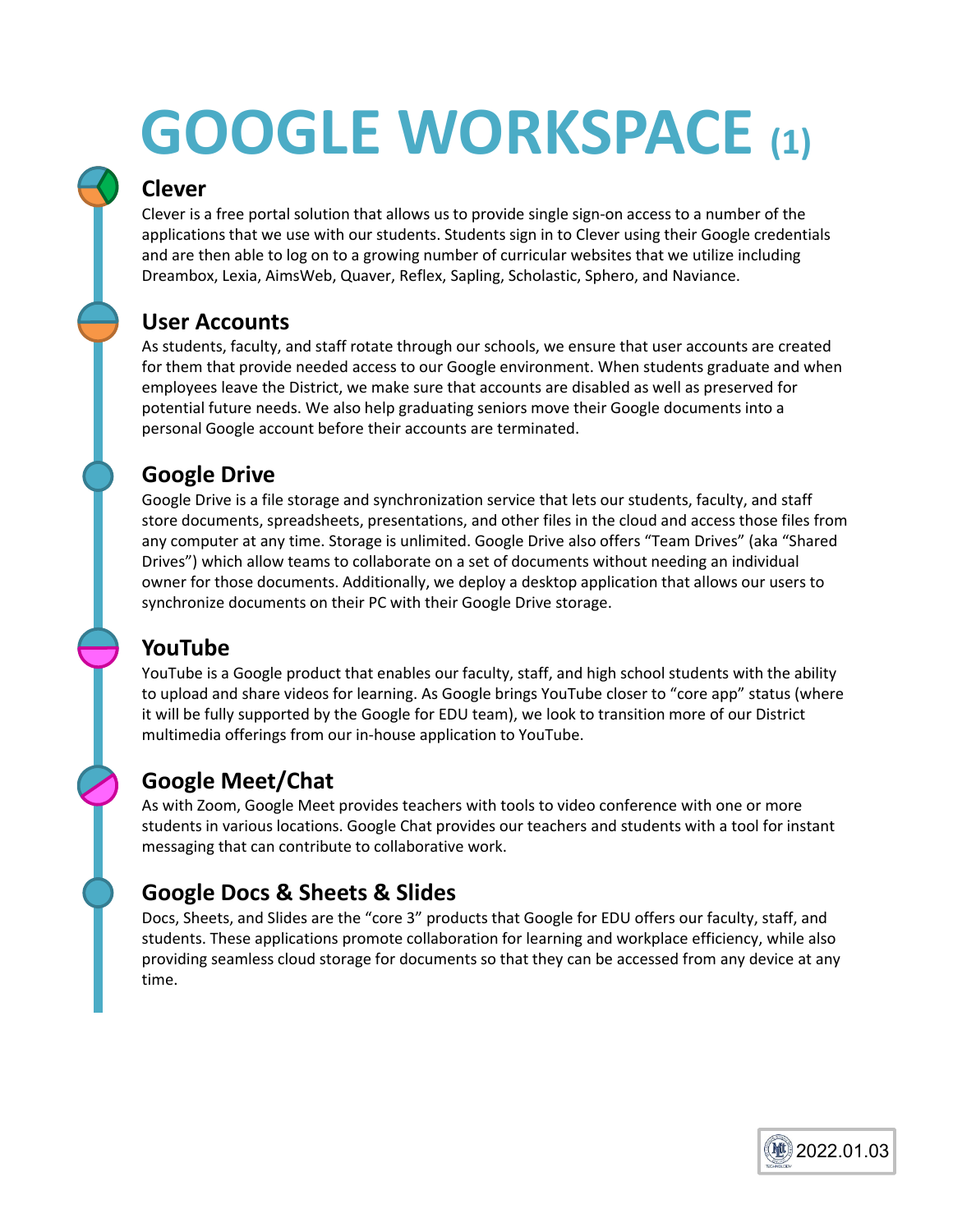# **GOOGLE WORKSPACE (2)**

#### **Gmail & Calendar**

Gmail accounts exist for all of our students, faculty, and staff. Gmail, combined with Google Calendar, provides simple and effective communication from any device and provides our students with valuable life skills lessons in using such digital applications. All emails through Gmail are archived for discovery purposes. The Board's Student Communications policy (GBEE) provides guidelines for the safe and effective use of Gmail with our students.

#### **Google Assignments**

Google Assignments enable instructors to assign Google Docs, Spreadsheets, Slideshows, and Drawings from directly within the Schoology platform. When a student opens the assigned file, an individual student copy is automatically generated so that the student can work on it and submit, and the instructor can then provide feedback and grade the assignment, all without leaving Schoology.

#### **Google Forms**

Where we formerly developed our own custom online forms engine, we have now transitioned to the use of Google Forms for online form collection. This can be a great learning tool for our students as well as useful for formative assessment.

#### **Google Sites**

Google Sites offers true collaboration between our students and our teachers via the creation of websites which can stand as an artifact of their learning after the collaboration is complete.

#### **Chromebooks**

Chromebooks are essentially a "Chrome browser with a keyboard." Since so many of our educational tools are a part of the Google for EDU suite, a Chromebook is a great solution for providing students with a device at an affordable cost.

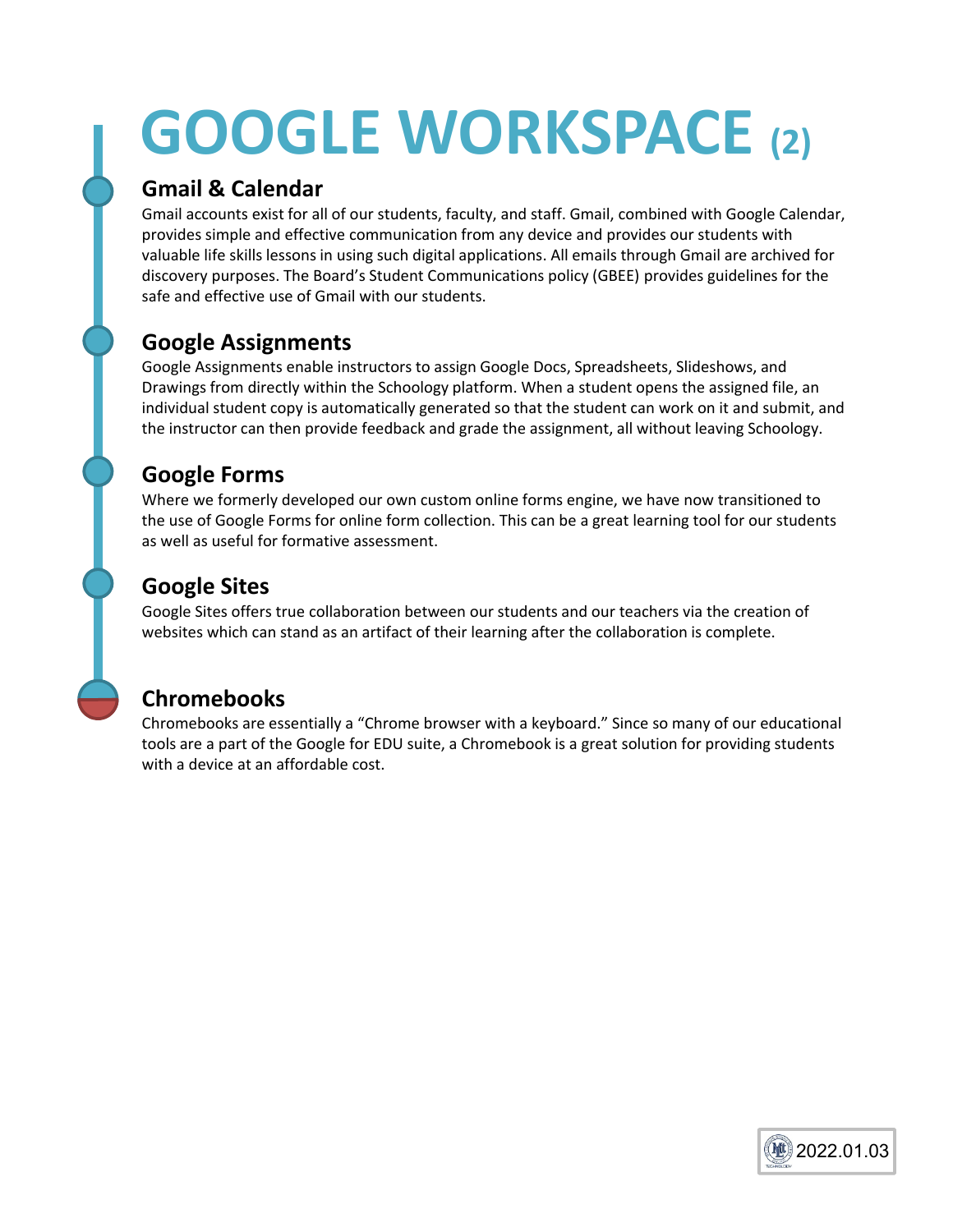# **CLOUD APPLICATIONS (1)**

#### **Clever**

Clever is a free portal solution that allows us to provide single sign-on access to a number of the cloud applications that we use with our students. Students sign in to Clever using their MTLSD credentials and are then able to log on to a growing number of curricular websites that we utilize including Dreambox, Lexia, AimsWeb, Quaver, Reflex, Sapling, Scholastic, Sphero, and Naviance.

#### **Scheduling Software**

There are a number of cloud-based tools utilized and maintained by the District to support scheduling of buses, parent teacher conferences, "career day" events, and in-service days that are structured like conferences where attendees sign up for specific sessions.

#### **Classroom Software**

The Technology Department facilitates the acquisition and configuration (rostering, accounts, etc.) of numerous cloud-based software products within the District.

#### **Work Order System**

Our custom-developed work order system allows the Technology Department (as well as the Facilities Department) to receive requests for support, assign those requests to the most appropriate support technician, communicate between the submitter and the technician, and collect feedback when the request is resolved.

#### **MTLSD Website**

Mt. Lebanon uses Finalsite's Content Management System in the cloud to create and update our District website as well as websites for each school. Numerous user accounts exist to enable distributed content ownership by principals, building webmasters, PTA volunteers, and other groups in the District.

#### **MTLSD***Home*

We created (and continue to maintain) a District intranet site for faculty and staff that provides them with access to their HR data as well as other frequently used links and documents. For staff who do not use the Frontline substitute management system, MTLSD*Home* also provides an interface to request and authorize absences. For teachers, MTLSD*Home* has a comp time management component that includes approval by principals. Access to this application is available anywhere through the Internet.

#### **Schoology**

Schoology is the District's Learning Management System (LMS). It provides teachers, students, and parent/guardians with access to course materials anytime and anywhere. As we continue to deepen our use of this platform in our District, this will become the primary "go-to" location for our students and their parent/guardians for access to everything: assignments, grades, attendance, etc.

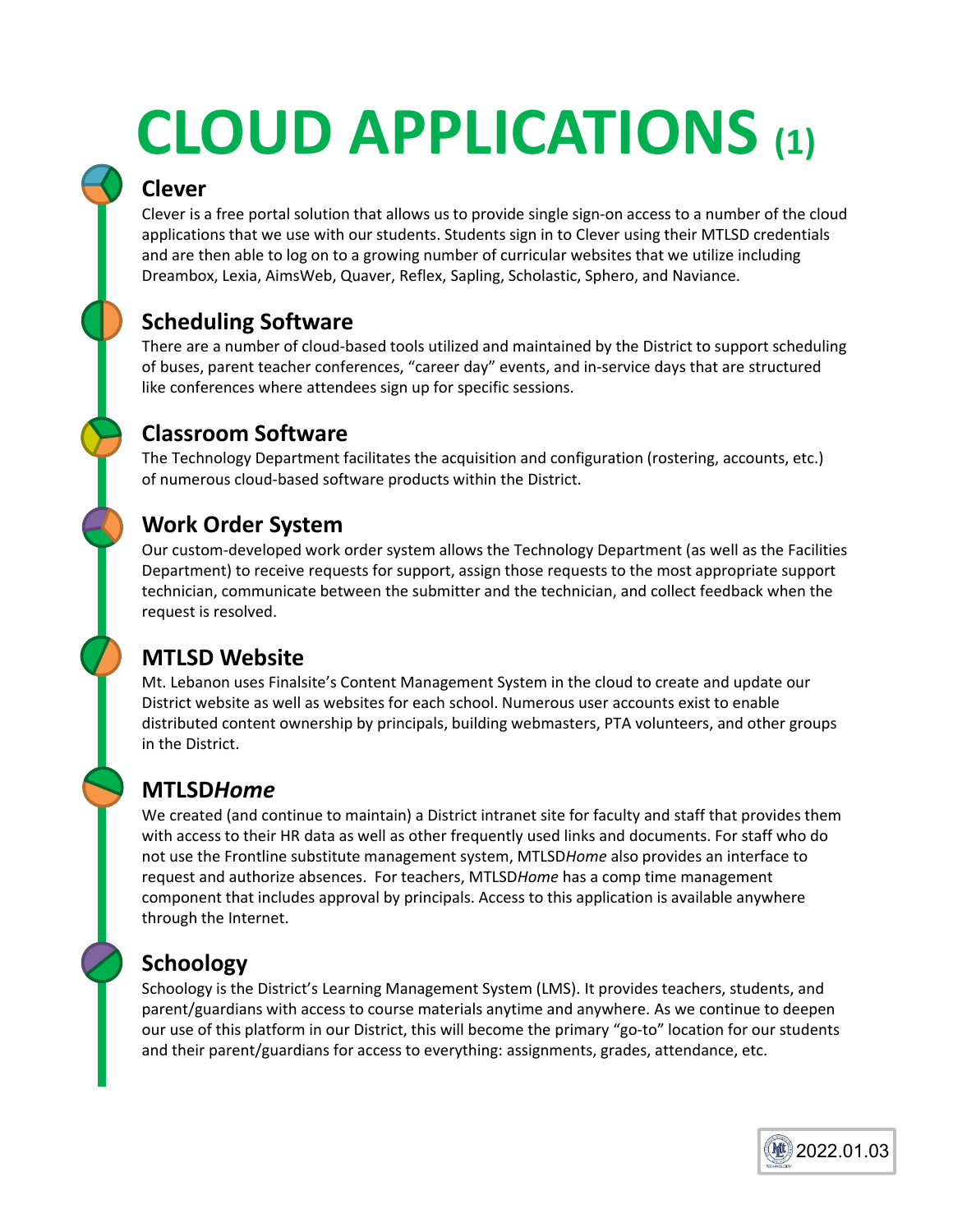# **CLOUD APPLICATIONS (2)**

#### **Technology Videos**

We host a number of District videos on our in-house multimedia website as well as our public "LeboTech" YouTube channel. One of the public channels on this website is a library of Technology "help videos" that we create to help students, educators, and parents.

#### **Safari Montage**

We host a video repository for learning called Safari Montage that offers students and educators access to a large number of educational videos. Teachers can create playlists and lesson plans on this cloud-based product.

#### **Blogs**

Mt. Lebanon Blogs are one of our oldest custom-developed cloud solutions. This product provides for communication streams for buildings and departments as well as classrooms. Teachers can create blogs to encourage asynchronous conversation among students. Parents can log into our blogs using their Dashboard credentials. The Technology Department maintains a blog – www.FarFromBloggin.com

#### **PowerSchool & Dashboard**

PowerSchool is our Student Information System. Student information including scheduling, attendance, discipline, grades, health information, demographics, etc. is captured in this system which is utilized every day by our teachers and administrators. PowerSchool also provides a cloudbased portal to parents (Dashboard) that shares this information to the home. PowerSchool also feeds a number of other software systems for rostering, lunch accounts, and numerous state and federal reporting requirements.

#### **MTLSD App**

Another cloud-based communication we utilize is the MTLSD app which can be downloaded for both Apple iOS and Android. This app provides news streams from the District including notification of events such as school delays and cancellations.

#### **Domain Registration/Certificates**

Every website owned by the District must have a valid certificate to provide secure (https) traffic. Our department maintains these certificates as well as the actual registration of all domains.

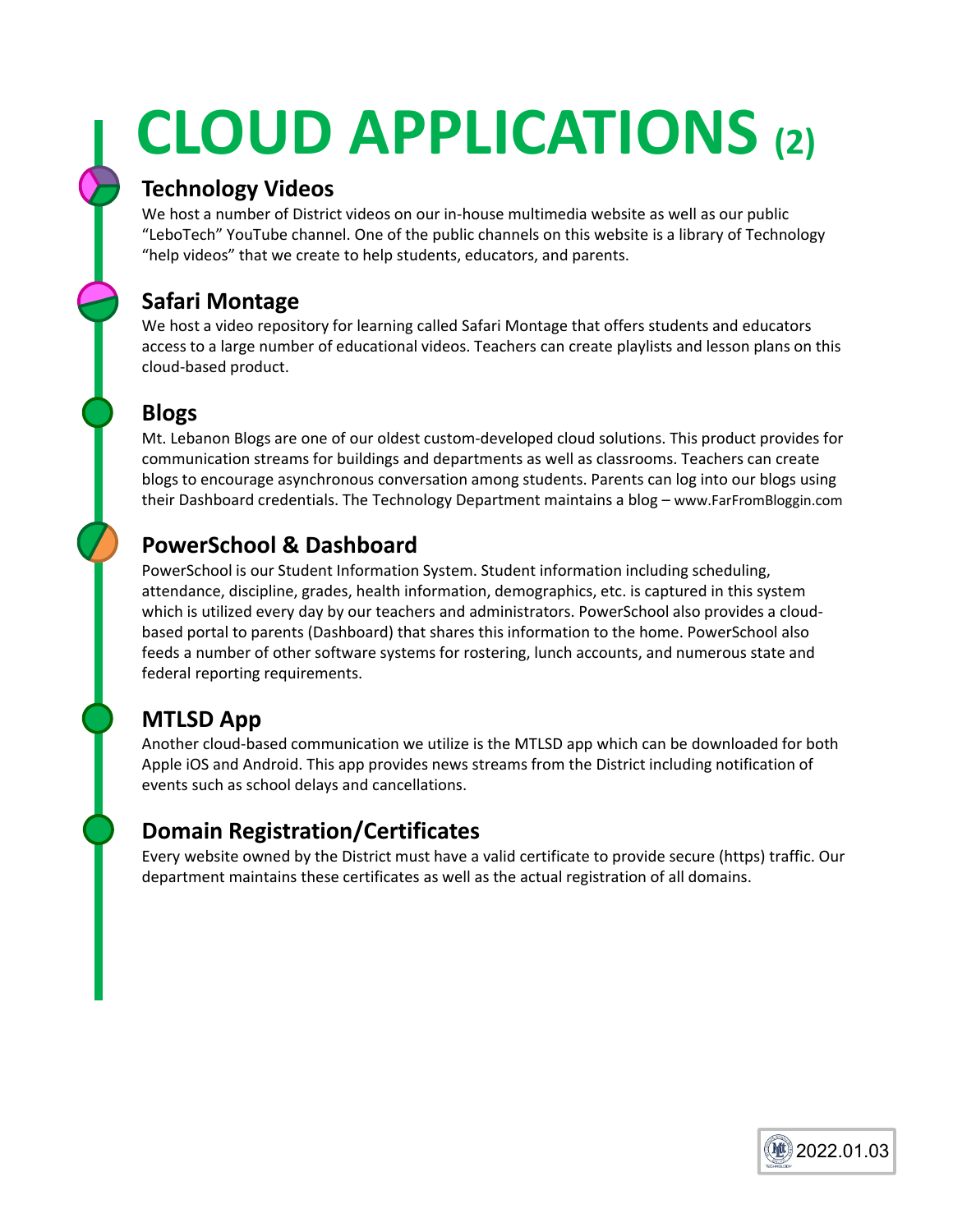# **CLOUD APPLICATIONS (3)**

#### **Naviance**

Naviance is a cloud-based college and career readiness solution that provides students with college planning and career assessment tools. We maintain logins and provide data integration, demographic info, and other information from our student records into this system.

#### **Inventory Management**

We utilize Asset Tiger and custom MTLSD Technology asset tags to track the physical location of our technology assets. In addition to continuous updating, we audit our data every summer to make sure that entries are consistent with our standards and to account for equipment that we take offline.

#### **Data Backup**

In addition to our on-premise backups, we utilize Backupify from Datto to take snapshots of all of our Google documents and emails three times per day. We utilize this data periodically to do restorations of lost or damaged files and documents.

#### **Visitor Management**

The District has deployed the Raptor visitor management system to every building reception area. Using their cloud-based tools, we maintain administrator login information. Additionally, we plan to soon upload parent information from our student information system, PowerSchool.

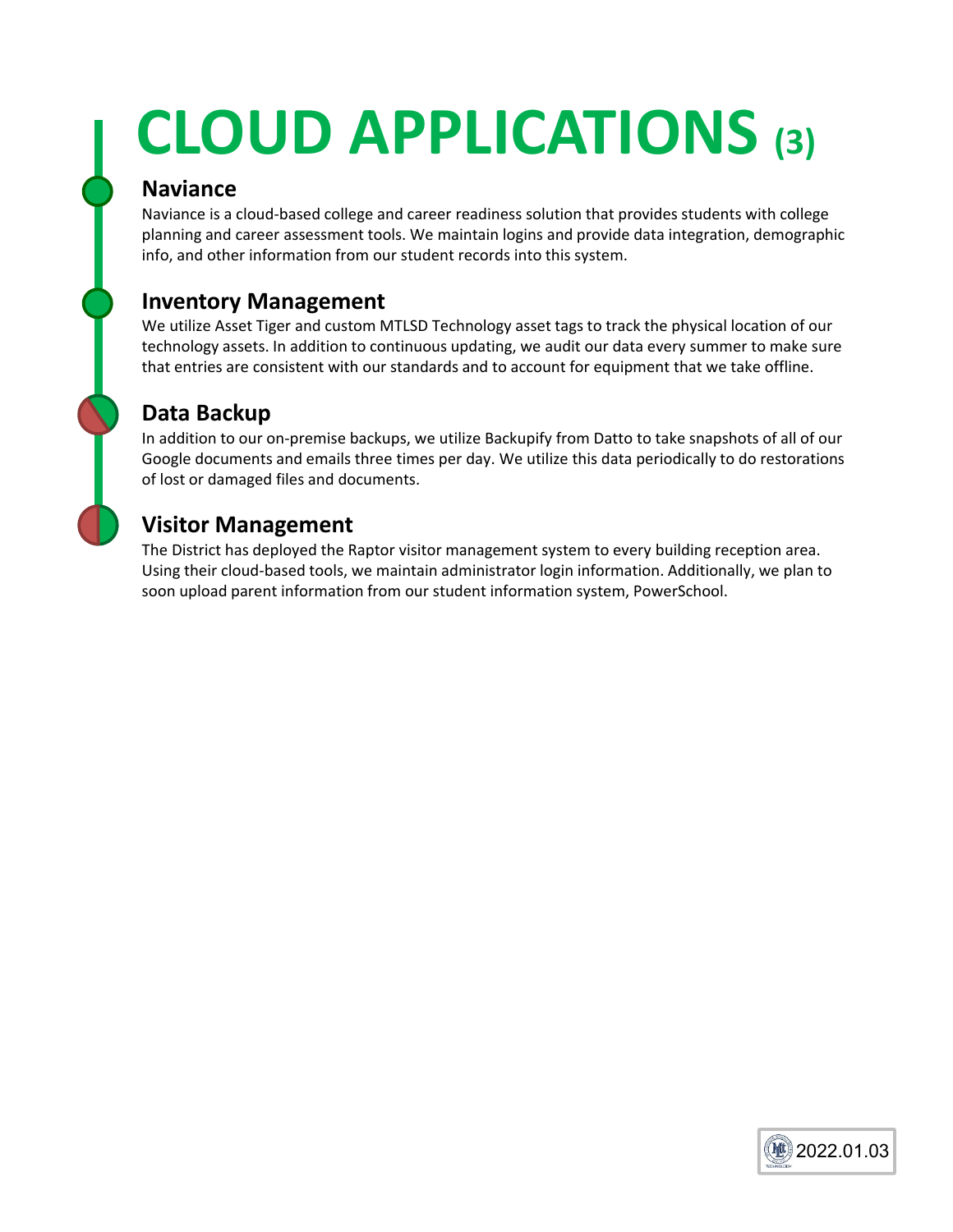# **MULTIMEDIA (1)**

#### **YouTube**

YouTube is a Google product that enables our faculty, staff, and high school students with the ability to upload and share videos for learning. As Google brings YouTube closer to "core app" status (where it will be fully supported by the Google for EDU team), we look to transition more of our District multimedia offerings from our in-house application to YouTube.

#### **Google Meet/Chat**

As with Zoom, Google Meet provides teachers with tools to video conference with one or more students in various locations. Google Chat provides our teachers and students with a tool for instant messaging that can contribute to collaborative work.

#### **Video Conferencing**

We utilize video conferencing for learning in venues from one-on-one to classroom-to-classroom as well as our auditoriums throughout the District. We also conduct some interviews using this technology. While we try to standardize on Google + Zoom for quality of support, many times the choice of platform is not ours to make, depending on the person/group with whom we are conferencing, so we work to maintain our ability to support a wide variety of conferencing solutions.

#### **Live Streaming**

For MTLSD events that take place during the day (and even those in the evening) we provide live streaming services to the venue that also produce a recorded version available for playback after the event.

#### **Meeting Production**

Our staff produces and records meetings of the MTLSD Board of Directors. We also archive and provide on-demand access to these video recordings for up to 1 year on the Internet. Audio recordings of the Board's Policy Committee meetings are also provided for up to 1 year. We also produce and distribute a video program of the High School's Commencement activities.

#### **Morning Announcements**

At a number of our schools, including the High School, we provide assistance and technology for the production and broadcast of daily video announcements that are broadcast live and archived for later playback.

#### **Microphone & Speaker Setups**

At many locations throughout our buildings, presentations are made that require support for temporary microphone and speaker setup and strike-down.

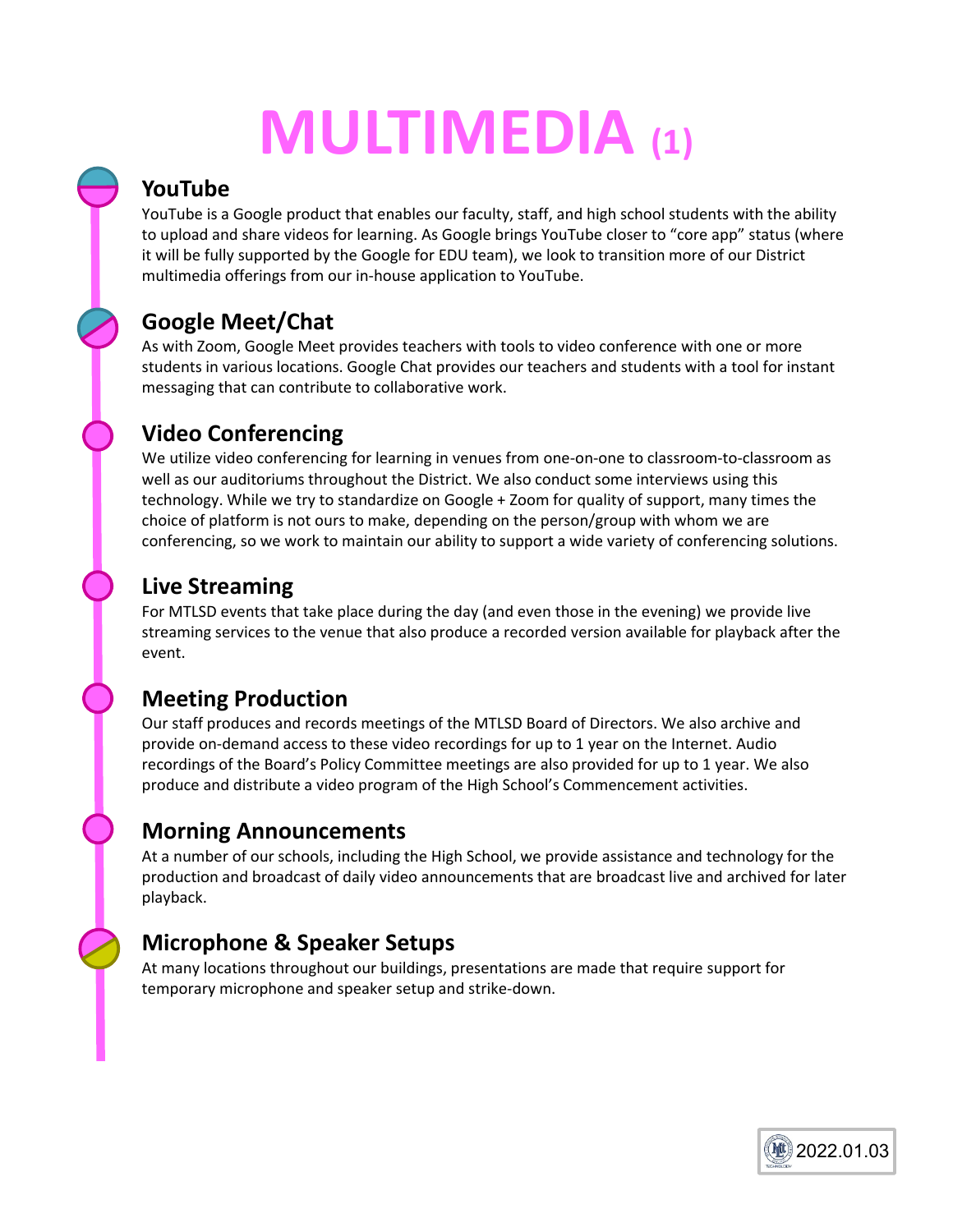# **MULTIMEDIA (2)**

#### **Auditorium Setups**

Each of our buildings has an auditorium space (the High School has two!) that we support throughout the year, both in executing programming and in keeping the technology of these spaces up to date.

#### **Stage Design & Setup**

We work very closely with the High School Theatre Department to facilitate stage production for all of their performances. Additionally, numerous concerts with performers from our other buildings (orchestra, band, vocal music) take place at the High School every year and require our assistance to setup and strike-down the performance stage.

#### **Technology Videos**

We host a number of District videos on our in-house multimedia website as well as our public "LeboTech" YouTube channel. One of the public channels on this website is a library of Technology "help videos" that we create to help students, educators, and parents.

#### **Safari Montage**

We host a video repository for learning called Safari Montage that offers students and educators access to a large number of educational videos. Teachers can create playlists and lesson plans on this cloud-based product.

#### **IPTV**

We broadcast a limited number of TV channels throughout our network to computers and displays in our buildings. We recently transitioned to a Scorpion system to provide for this encoding and transmission.

#### **Cable Access Programming**

Mt. Lebanon broadcasts on public access channels 19 (Xfinity Comcast) and 33 (Verizon Fios) throughout the school year. In addition to rebroadcast of the most recent School Board meetings, we broadcast a variety of school events, concerts, etc. Between scheduled broadcasts, we maintain a message board. Our program lineup and message board is accessible on the District website.

#### **Digital Signage**

Throughout the High School as well as at many of our other schools, we coordinate the broadcast of internal signage communications through public TV's at various locations around the buildings.

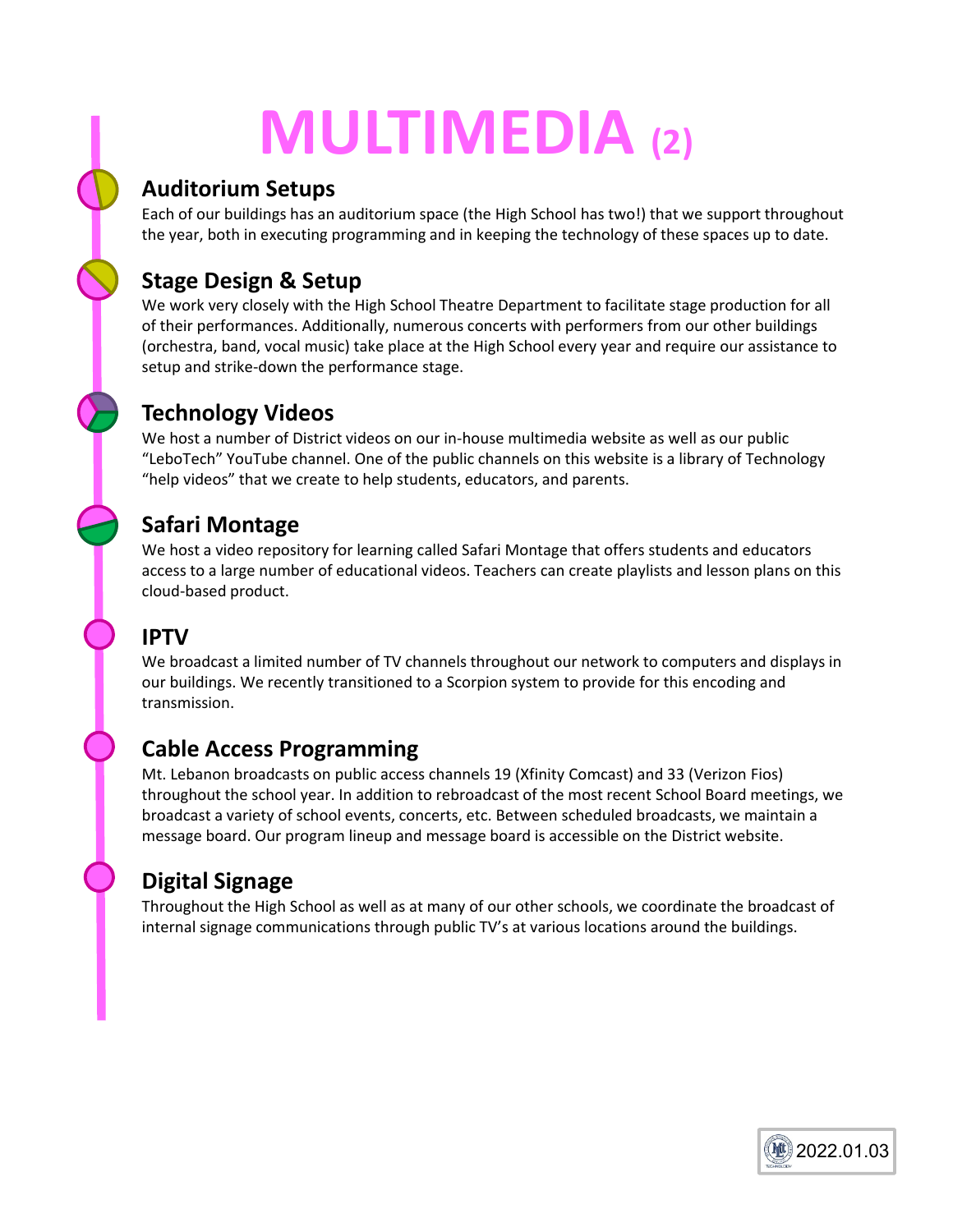# **MULTIMEDIA (3)**

#### **Projectors & Document Cameras**

Displaying what the teacher sees onto the wall of the classroom for students to follow along is a crucial element of learning. We supply every classroom in the elementary and middle schools with a projector connected to the teacher PC. Every elementary classroom is also provided a document camera. Some departments provide their classrooms at the middle school level with these cameras as well.

#### **Televisions**

Since the renovation of the high school in 2015, most classrooms (all but Math and Special Education) have 70-inch flat screen TV's installed at the front of the room. This provides a brighter image as well as sound for learning with video.

#### **Interactive Whiteboards (SmartBoards & Mimios)**

All classrooms in grades 3-5 (as well as Math and Special Education classrooms at the high school) have SmartBoards installed for teacher-led instruction. A number of middle school classrooms have these provided by their departments as well. All of our K-2 classrooms have Mimio Teach systems.

#### **Portable Podiums**

The Technology Department has built a number of portable podiums that contain a microphone, speakers, and sometimes even a projector for presentations in non-traditional classroom spaces.

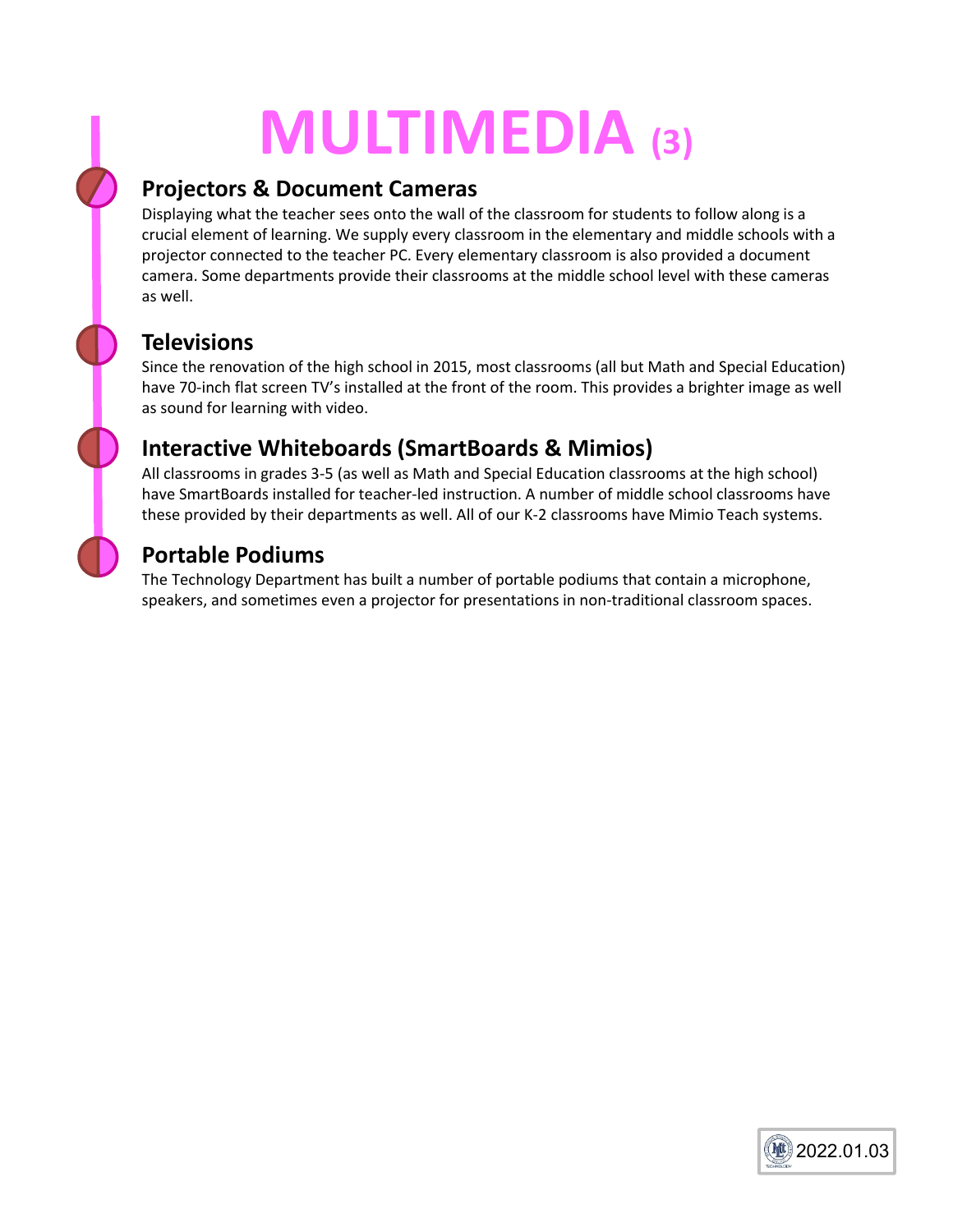# **TRAINING & INTEGRATION**

#### **BYOT**

Students in all grades are permitted (at the teacher's discretion) to bring in their own devices and connect them to the MTLSD wireless network. The Technology Department works to demonstrate and train our teachers on the potential benefits of utilizing this capability.

#### **Emergency Equipment**

The Technology Department maintains a number of "emergency packs" that contain technological items that would be able to support an evacuation or ALiCE situation. We work with our faculty and staff through drills to train them on the effective use of this equipment.

#### **Online Safety**

Online safety is a critical component to our encouraging students to be online with their learning. Through a continuously updated safety resources page (http://www.mtlsd.org/safety) as well as formal instruction by our librarian/media specialists, we seek an environment that is free from bullying and open to enriched learning opportunities.

#### **Technology Coaches**

Each of our schools has a Teacher who is designated as the "Instructional Technology Coach" for that building. The Technology Coach works with the Technology Department to plan formal in-service events as well as less formal technology learning events throughout the year for their building.

#### **Technology Assured Experiences**

We work hand in hand with both the leadership and the teachers in our elementary schools to create a set of "technology assured experiences" for our students. At the end of each grade level, students have been exposed to and trained on specific technological skills as outlined in this document.

#### **Principles & Procedures**

As technologies change and as technology becomes an increasingly significant part of student life both in and out of the classroom, we must stay focused on our policies as well as our principles and procedures that govern our students, faculty, and staff. Inasmuch as policy sets the rules, the Technology Department creates Principles and Procedures documents that translate policy into current-day language and provide additional guidance to our faculty, staff, and students.

#### **In-Services/Professional Development**

We work throughout the year to provide quality technology training to our employees in both formal in-service settings as well as sessions with the assistance of our Technology Coaches and frequent email communications to our faculty and staff.

#### **Work Order System**

We continuously work with our faculty and staff to train them on the effective use of our custom-developed work order system so that their requests can be quickly and efficiently handled.

#### **Schoology**

We are fortunate to have Mike Hladio on assignment to the Technology Department to work with our K-12 teachers to help them learn not just the "how-tos" of Schoology but more importantly, help our teachers understand the "why" of using a Learning Management System to help our students.

#### **Technology Videos**

We host a number of District videos on our in-house multimedia website as well as our public "LeboTech" YouTube channel. One of the public channels on this website is a library of Technology "help videos" that we create to help students, educators, and parents.

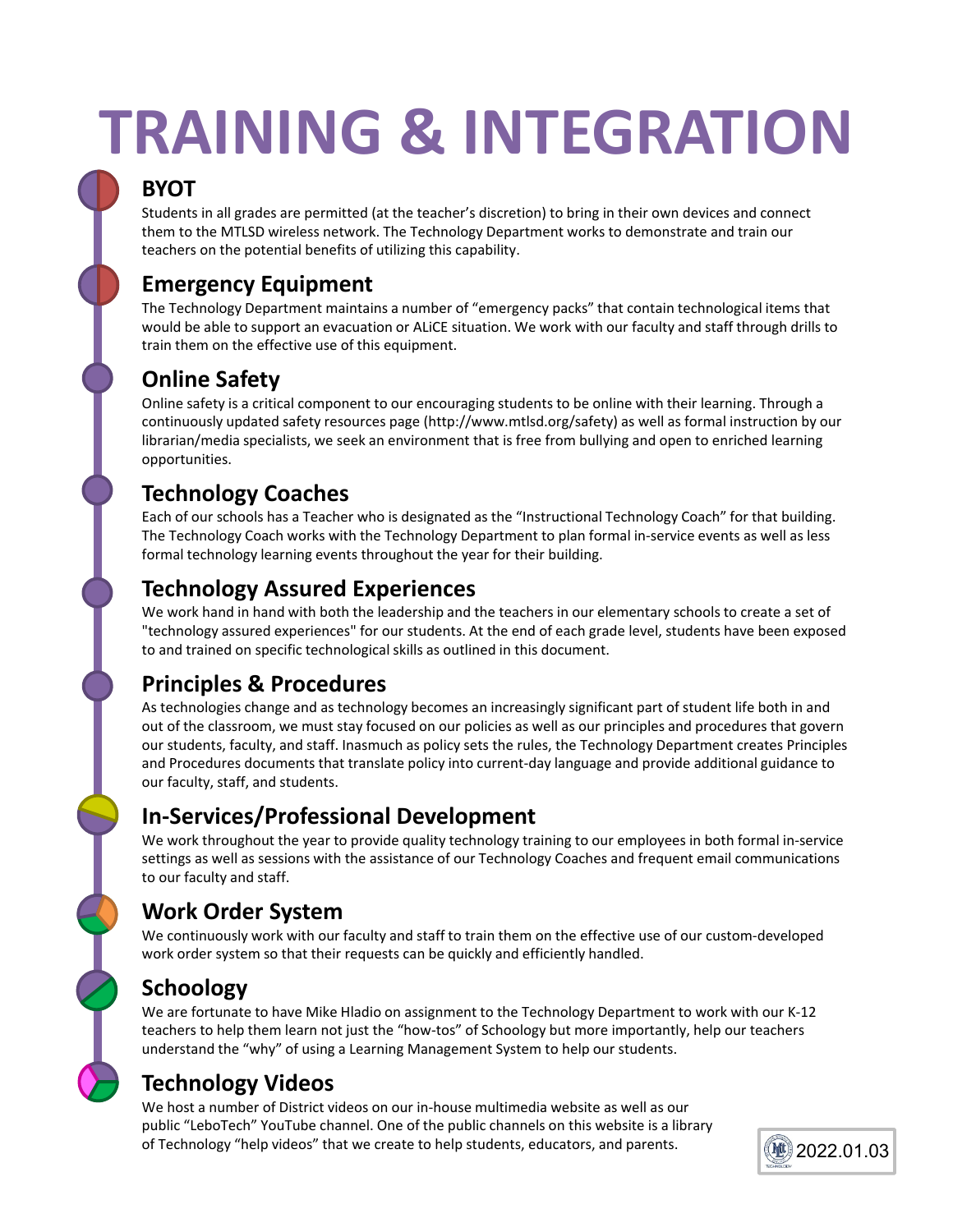### **TELEPHONES**

#### **IP Telephones**

IP telephones operate on any data port rather than a dedicated phone port. We currently maintain hundreds of these phones at the High School and Central Office. Each of these phones needs to be individually programmed.

#### **Digital Telephones**

Digital Telephones operate on dedicated phone ports but use the same network as all of our digital devices. We maintain hundreds of these phones at our elementary and middle schools. These phones are programmed centrally.

#### **Cell Phones**

The District maintains cellular devices for a number of its employees in the Facilities and Health Services Departments. Administrators receive a stipend for the school-related use of their personal smartphones.

#### **E911/Emergency**

Enhanced 9-1-1 (E911) is a system used in North America to automatically provide the caller's location to 911 dispatchers. With 10 different buildings in the District and over 1,000 IP and digital telephones, maintaining this system is a challenging but critical task for our department.

#### **Phone Bridge**

We maintain an in-house telephone bridge that allows multiple people to call into a central call. We have also secured an offsite solution for this service as a backup, should the need arise.

#### **Voicemail**

Our telephone voicemail system is a virtual program that runs on a server maintained by the Technology Department. Throughout the year, we update software to keep the most current feature set available to our faculty and staff. We also manage an integration with Gmail for some of our administrative users.